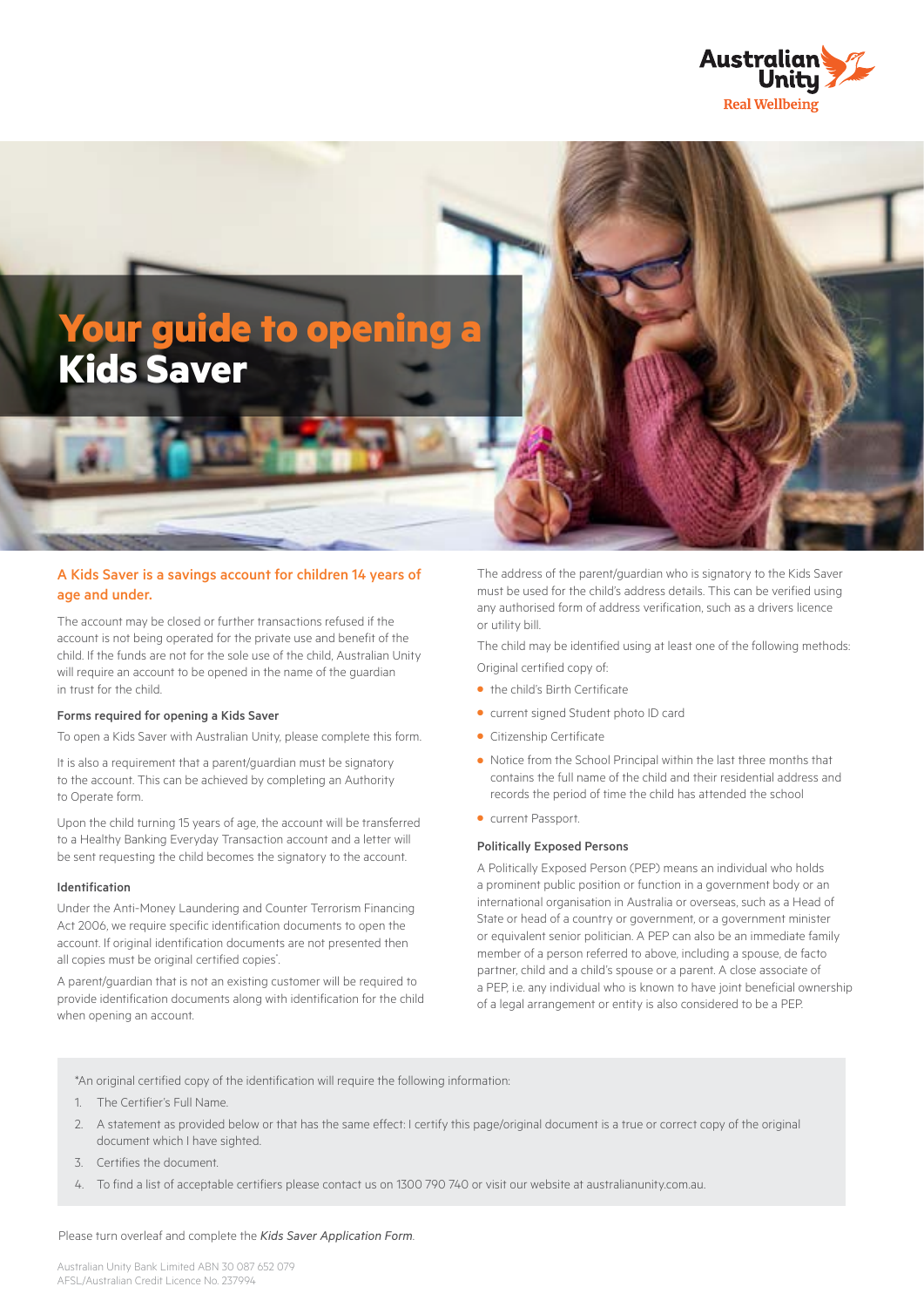# **Kids Saver Application Form**



## Australian Unity Banking

Please use BLOCK letters and a black or blue pen to complete this Form.

Please make sure that all questions are answered. Please indicate using an 'X' where appropriate. If a section does not apply to you, please indicate using 'N/A'.

| Step 1 Kids Saver applicant details                                                 |                                                                                                                                                   |                                             |  |  |  |
|-------------------------------------------------------------------------------------|---------------------------------------------------------------------------------------------------------------------------------------------------|---------------------------------------------|--|--|--|
| Gender                                                                              | Female<br>Male                                                                                                                                    | Date of birth                               |  |  |  |
| Surname                                                                             |                                                                                                                                                   |                                             |  |  |  |
| Given name(s)                                                                       |                                                                                                                                                   |                                             |  |  |  |
| Address                                                                             |                                                                                                                                                   |                                             |  |  |  |
| Suburb                                                                              |                                                                                                                                                   | State                                       |  |  |  |
| Postcode                                                                            | Country (if not Australia)                                                                                                                        |                                             |  |  |  |
| Contact number<br>(home phone)                                                      |                                                                                                                                                   | Mobile                                      |  |  |  |
| Email                                                                               |                                                                                                                                                   |                                             |  |  |  |
| Parent/Guardian (signatory on the account)                                          |                                                                                                                                                   |                                             |  |  |  |
| Are you an existing Australian Unity customer?                                      | No<br>Yes                                                                                                                                         | If yes, please provide your customer number |  |  |  |
| Title                                                                               | Mrs<br>Miss<br>Мr<br>Ms                                                                                                                           | Date of birth                               |  |  |  |
| Surname                                                                             |                                                                                                                                                   |                                             |  |  |  |
| Given name(s)                                                                       |                                                                                                                                                   |                                             |  |  |  |
| Address                                                                             |                                                                                                                                                   |                                             |  |  |  |
| Suburb                                                                              |                                                                                                                                                   | State                                       |  |  |  |
| Postcode                                                                            | Country (if not Australia)                                                                                                                        |                                             |  |  |  |
| Contact number<br>(business hours)                                                  |                                                                                                                                                   | Mobile                                      |  |  |  |
| Email                                                                               |                                                                                                                                                   |                                             |  |  |  |
| Preferred<br>contact method                                                         | Phone<br>Email                                                                                                                                    |                                             |  |  |  |
|                                                                                     | Are you or is the child a tax resident in any other country other than Australia?                                                                 | No<br>Yes                                   |  |  |  |
|                                                                                     | If you have selected YES, please complete and submit the Self Declaration Form on page 4 of this application form.                                |                                             |  |  |  |
|                                                                                     | Are you or is the child a US citizen/resident for tax purposes?<br>(You must confirm your US status under the Foreign Account Tax Compliance Act) | $\rm No$<br>Yes                             |  |  |  |
| If Yes, please provide relevant Taxpayer Identification Number/s:                   |                                                                                                                                                   |                                             |  |  |  |
| Are you or is the child a Politically Exposed Person?<br>(See definition on page 1) |                                                                                                                                                   | No<br>Yes                                   |  |  |  |